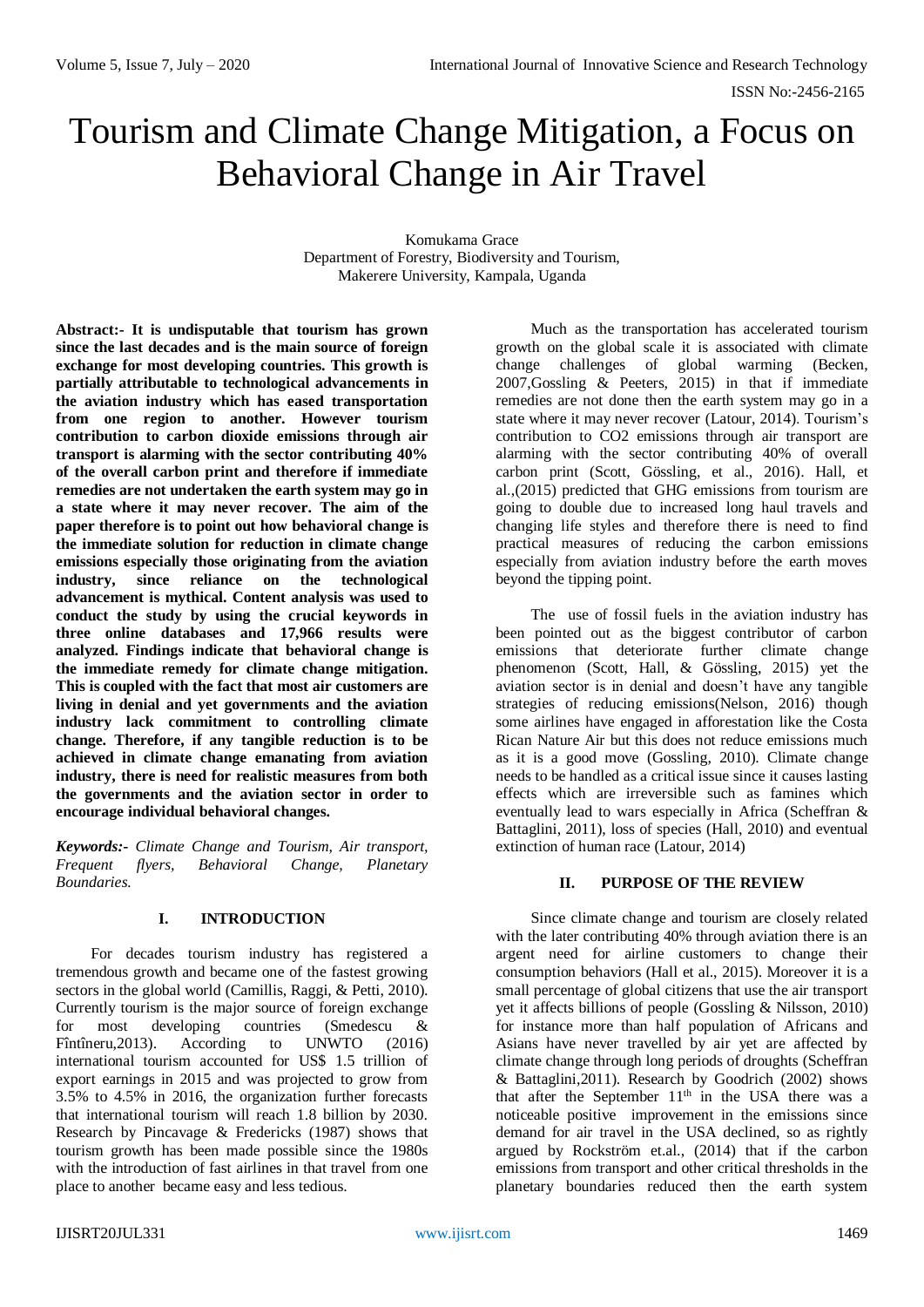wouldn't go beyond the tipping point and will probably be safe for another 1000 years.

The most critical thresholds in the planetary boundaries to some extent have received practical solutions for instance minimal water use by hotels e.g. Hilton hotel (Gossling, 2010) afforestation in many parts of the world (Chazdon, 2008), biodiversity conservation improvement through protected areas (Pfueller, Lee, &Laing,2011) but yet no reliable mitigation measures in aviation industry have been enforced by ICAO (Scott, Hall, & Gössling, 2016).Other transportation sectors have implemented safe measures for instance the use of bio fuels in cars (Ryan, Convery, & Ferreira, 2006),adaptation of slow travel in most European cities (Markwell, Fullagar, & Wilson, 2012) and the growing trend of walkability (Ewing & Handy, 2009, Lee & Talen, 2014) all of which are generous to the environment and climate at large. Deliberations proposed by the Paris Agreement are unlikely to be achieved if drastic changes in aviation industry are not undertaken (Scott, Gössling, et al., 2016). Air travel is still problematic and the proposed use of bio fuels as an alternative fuel is unlikely to be successful because of its associated limitations (Gegg, Budd, & Ison, 2014)and as Chapman (2007) proposed that change in customer behaviors is the immediate possible measure that can reduce the carbon emissions particularly the emissions associated with airline travel. Furthermore other scholars such as Akerman & Hojer, (2006),Gössling et al.,(2007) and (Hall, 2011) suggested different actions such as change in government policies, advanced technological change and behavioral change as possible solution measures for climate change phenomenon from aviation sector. In this particular literature review the researcher aim was to analyze behavioral change in order to find out whether it can bring about the sought reduction in carbon emissions.

# **III. METHODOLOGY**

In undertaking the project the researcher used desk research approach to collect related literature in connection to the topic of study. This approach was chosen because of the need to find other scholars findings related to the topic (Kombo & Tromp, 2006). The researcher used three databases i.e. Web of Science, EBSCO, Google Scholar and these were chosen because they were relevant to the topic with most peer reviewed articles in humanities. In all databases the researcher used the key words of climate change and tourism in the first search as a helicopter perspective in order to get a real picture of the topic. In Google scholar 724,000 results were got, 816 in EBSCO and 958 in Web of Science. Then in search two climate change and tourism, planetary boundaries, behavioral change and air transport keywords were used and got 1,990,000 results in Google scholar, 899 in Web of Science and 647 in EBSCO and the researcher interchanged key words and got 15900 in Google Scholar, 51 in Web of Science and 55 in EBSCO. Since the researcher was now sure that both old and new articles were included in the above searches the researcher limited the last search to the last fifteen years and combined three keywords i.e. climate

change and tourism and air transport and got 17966 from the three databases.After this crucial stage the researcher choose articles by reading the title and abstracts of selected journals to make judgments on whether to include or exclude the article from literature review. Thechosen articles fulfilled the following criteria i.e. peer reviewed articles, English articles and the articles and reports which focused on climate change and aviation industry while the ones which were excluded were articles from conferences, dissertations, non peer reviewed articles and articles on climate change and tourism sustainability in destinations.

To exhaust the search the researcher also retrieved the articles in the reference pages of chosen articles until saturation point since according to Randolph, (2009), pg 9

*….electronic searches lead to only ten percent of the articles that will comprise an exhaustive review and there are several approaches to locate the remaining review but the most effective method may be to search the references of the articles that were retrieved….*

Then after identifying therelevant articles the researcher begun on data evaluation. The researcher read all the articles pressing more emphasis on research outcomes and also tried to identify gaps in the literature. It was from these findings that the researcher indentified three themes (i.e. Awareness, government intervention and technological myths) and was able to make syntheses, evaluations and discussions.

# **IV. REVIEW RESULTS**

# *A. Awareness*

The most common theories for explaining pro environmental behaviors are Schwartz theory of norm activation and Stern's theory of value belief norm. In the former theory it proposes that that people are willing to change behaviors especially when they have knowledge and awareness that their behaviors pose threats to others and yet they have options to reduce such happenings (Schwartz,1977). This theory was upgraded by Stern (2000) who claimed that knowledge is not the most important factor in changing behaviors but personal values precede environmental factors especially if individuals perceive that their values will be threatened then they have a strong force to act in order to avoid those negative happenings.

Earlier argument by Burgess, Harrison, & Filius (1998) of pro environmental behavior suggested that if people have knowledge about the environment then their concern would increase hence influencing behavioral change a notion that was criticized by Kollmus & Agyeman (2002) who claimed that there is a very big gap between knowledge and behavioral change and this was later confirmed by Becken (2007) research which confirmed that there is a weak relationship between climate change knowledge influencing change of behavior.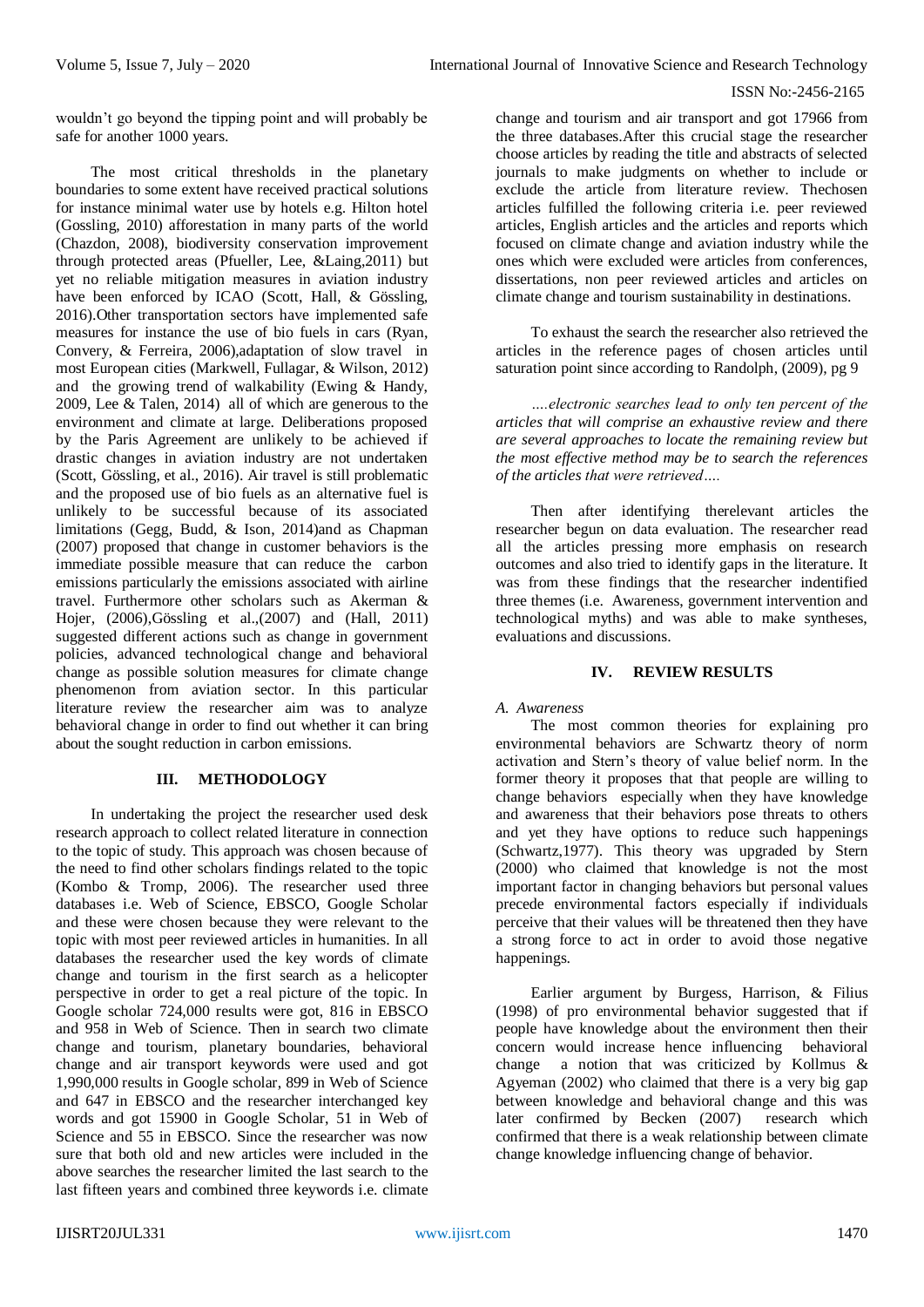Research by Patt & Dessai (2005) shows uncertainty exists in the minds of people concerning climate change in that they perceive that it is an issue exaggerated by scientists and the situation is even made worse by the media who most of the times are not positive in climate change phenomenon. And yet tourists perceptions and behavior are heavily influenced by media in that any reliable information by media maybe taken wholly as truth (Gossling et.al., 2012).The situation is further deteriorated by the green wash fatigue whereby people give up their conservation habits claiming that their personal contribution cannot do much because anyway the majority of people are practicing unsustainable practices (Mckercher, Prideaux, Cheung, & Law, 2010).

The public perceive that airlines already have measures of climate change and therefore they do not need to input their individual effort towards the same cause whereby a good scenario is usually portrayed by airlines in that they are defensive and don't communicate to customers what is really happening and at times give false information that they are using bio fuels which is not the case in other wards they use a lot of green washing (Wymer, 2010,Burns & Cowlishaw, 2014)

Tourism behavioral change may be difficult because of the consumer's belief that it is their right to travel even to the extent that even environmentally sensitive tourists may not be willing to alter their travel pattern (Gossling et al., 2013). The benefit delivered from travelling in the plane such as its swiftness has led to the majority of people not willing to give up airline travel even for shorter distances despite climate change issues associated with it (Mckercher,et.al.,2010). Cultural aspects in terms of travel behavior especially in European countries is another setback in that travel culture is embedded in children at a young age and therefore difficult to change at an adult age (Eden, 1993,Gössling & Cohen, 2014). Recent research shows that eco labels don't even influence customer behaviors at all (Gossling & Buckley,2016). Kroesen (2013) research further found out that there is no relationship between environmental awareness and behavioral change but denial of personal contribution and apportioning blame on others was the limiting attribute to behavioral change.

Annabel et al., (2006) research revealed that the UK residents recognized climate change concept but only a third of the population agreed that air transport was the main cause of climate change and this to some extent explains air transport continued growth among UK residents for the last decades. This perspective was in alignment with Gössling, Bredberg, Randow, Sandstrom, & Svensson (2006) and Shaw & Thomas, (2006) researches where the respondents acknowledged climate change problem and attributed it to other aspects such as waste and land development but not to their travel behaviors, only a small portion of 17% of holidaying tourists in Zanzibar in Gössling et al.,(2006) research attributed climate change to green house gases emanating from air transport while in Shaw & Thomas (2006) a few respondents who

acknowledged the contributions of climate change were not willing to change their behaviors claiming that individual behavioral change could not combat the huge problem of climate change. Becken (2007) and Cohen et al.(2011) also found out that tourists felt that climate change mitigation was not their personal responsibility but for governments. More to that Gössling, Haglund, Kallgren, Revahl, & Hultman (2009) found out that many Swedish citizens acknowledged their individual contribution to climate change though they placed much blame to aviation industry, government and intergovernmental organizations.

Böhler, Grischkat, Haustein, & Hunecke (2006, p.667) noted that much as tourists are aware of their contribution to climate change problem they tend to live in denial; "the motivation for the long haul traveler to get into contact with foreign cultures, to explore foreign landscapes or to exhibit a lifestyle different from the mainstream population might be stronger than the realization that air travel causes environmental damage". This was later confirmed by Becken (2007) findings which showed that tourists considered flying as their freedom and therefore were not willing to give it up all in the name of climate change but were willing to practice good environmental behaviors at the home of residence.

Steg, Perlaviciute, & Van der Werff (2014) point out, that values are very important in the study of pro environmental behaviours since they are culturally shared and therefore different individuals react differently in face of value conflicts. Many cultures perceive air travel differently and therefore attach values to flying differently. Randles & Mander (2009) found out in their research that air transport was taken as a form of a higher social status in the community in that reduction of flying in such a community would be seen as a lower standard or quality of living.Values can therefore cause conflict towards environmental attitudes and this results at times shifting the blame to others or living in denial as shown by Becken (2007) as tourists may end up shifting the blame on governments, aviation industry and international organizations (Cohen, Higham, & Cavaliere, 2011).

Studies by Cohen & Higham (2011) showed that people were not willing to change their travel behaviors despite their climate knowledge because they attached a lot of importance to holidays than climate change phenomenon, similar study by Mckercher et al., (2010) in Hong Kong also revealed that the frequent tourists had climate change knowledge but were unwilling to change their travel behaviors.

Moreover research by Randles & Mander (2009b) revealed that travelers were against restriction measures for travel limitation but were less defiant to high taxes on their tickets so long as the money raised was used to mitigate climate change emanating from air transport. Similar findings were found by Barr, Shaw, Coles, & Prillwitz (2010) where travelers were not against high taxes on air transport but resistant concerning any resistive measures on their air travels. All these findings agree with Lorenzoni,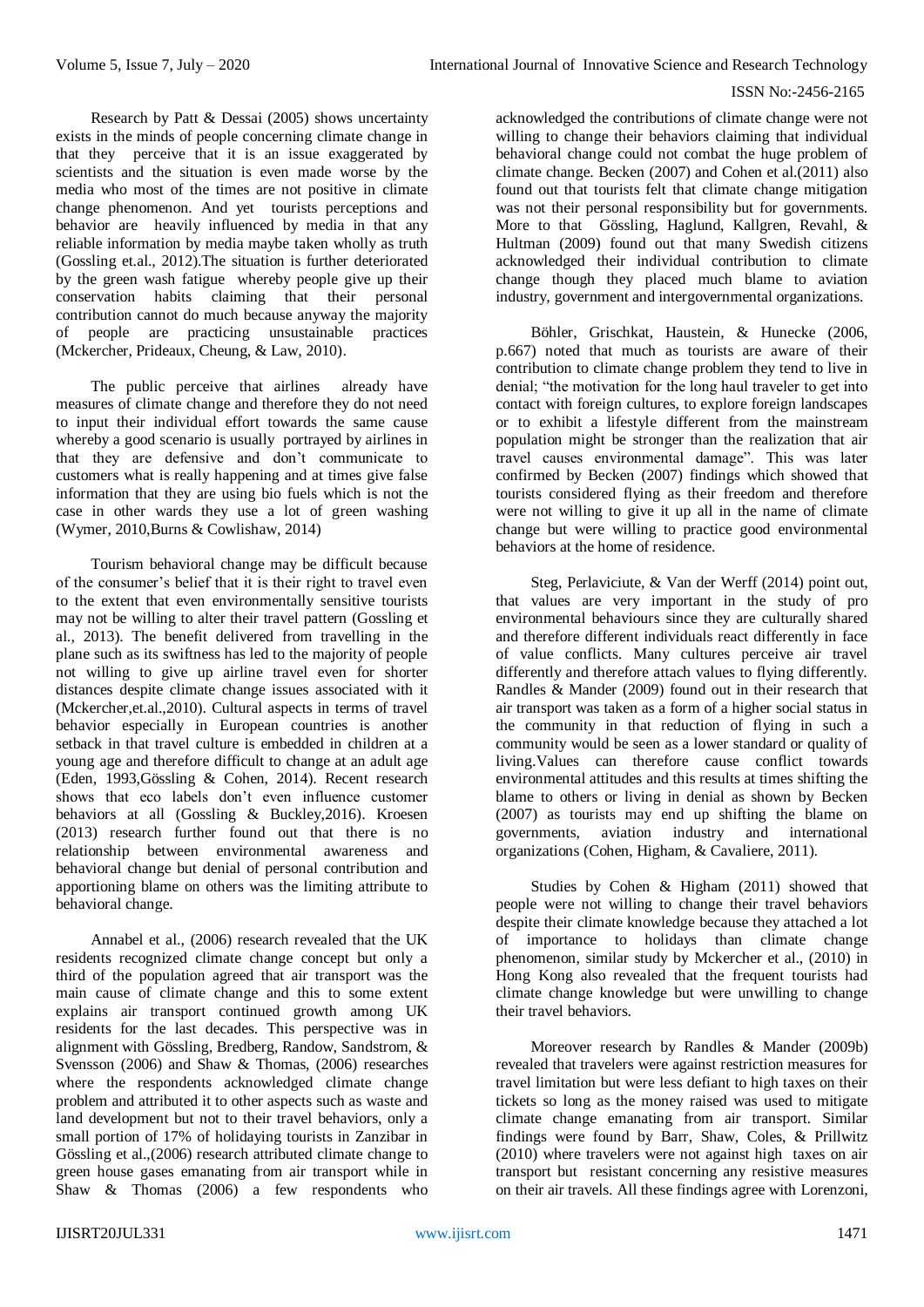Nicholson-Cole, & Whitmarsh (2007, p.446) in which he stated that, "it is not enough for people to know about climate change in order to be engaged ;they also need to care about it, be motivated and be able to take action".

## *B. Government Intervention*

Although government policies can mitigate carbon emissions their effectiveness is slow (Chapman, 2007b). Governments and tourism industry have not placed a lot of emphasis on devising ways of mitigating climate change phenomenon in that they seem to be reluctant with continued failure to bring about the emissions trading schemes by periodically extending deadlines (J. Higham, Cohen, Peeters, et al., 2016).Though government tend to rest on the assurance that a solution will be got through technology solutions it is evident that the proposed measures such as use of bio fuels may not bring about the desired solutions due to its limitations (Gossling, Hall, Peeters & Scott, 2010). Becken (2007) research showed that many respondents blamed the governments for not doing enough in terms of climate mitigation such as regulation policies, enforcement and information assimilation.

Government encouragement of voluntary behavioral change has not been successful and yet lack commitment to implement policies that mitigate climate change in air transport (J. Higham, Cohen, Cavaliere, & Reis, 2016).Much as behavioral change using social marketing is seen as an alternative strategy (Hall, 2013) yet it not sustainable as individuals usually go back to their old habits after the steering factors reduce (Peattie & Peattie, 2009) but as Wymer (2010) argues it is better to start with regulating policies and then educate masses through social marketing because such measures are sustainable.

Research by Thaler & Sunstein (2008) shows that government are reluctant to enforce climate change mitigation policies instead use behavioral economics as a way to enforce changes in people's behaviors. As was pointed out by Graham, Camerer, & Loewenstein (2005) behavior economics is the best way to change people's psyche without them feeling that their freedoms are being encroached on.

Becken (2007) research showed that global air tax is a realistic measure for carbon emissions mitigation and his research was later supported by Gossling et al., (2013) findings which showed that compulsory government policies can easily bring about behavioral change however Gössling & Cohen (2014) points out that without addressing the transport taboos then it is close to impossible for carbon emissions to be reduced. Recent research by Higham et al., (2016) shows that much as behavioral change can be an immediate measure to reduce carbon emissions yet it can't be effective in isolation in that there is need for a radical change in public provisions to easy or encourage behavior change a situation according to Dillimono & Dickinson (2015) that is a nightmare especially in developing countries whereby the public

infrastructures are in a very bad shape hence limiting behavioral change.

# *C. Technological myths*

Aviation dedication to climate change mitigation is questionable in that the industry encourage customers to frequently travel in order to earn mileage points yet hyper mobility should not be encouraged (Young, Higham, & Reis, 2014).However airlines have persistently informed customers that emissions will decline up to zero in future when the sector begins to use bio fuels yet there is a limited possibility of technological potential to reduce carbon emissions in air transport in other wards most of the proposed solutions are myths and unrealistic (Peeters, Higham, Kutzner, Cohen, & Gössling, 2016) as Borup, Brown, & Konrad (2006) puts it that some statements in aviation industry are based on technological advancement expectations which at times are misleading and practically may not yield an tangible results since Nygren, Aleklett, & Hook (2009) research shows that adjusting to other sources of fuel such as biogas maybe unsustainable because of the limitations associated with production.

Several studies have showed that people are not changing their travel despite their knowledge about climate change and continue to take trips without any hesitance (Cohen et al., 2011) the situation is even made worse with flyers miles given by different airlines to maintain the customer base (Young et al., 2014). As if that is not enough there is growth of tourism from emerging regions will further deteriorate climate since most of the trips from emerging regions are long haul yet their contribution is neglected as noted in the Freiberg conference that"it should be noted in conclusion that the focus is western centric. These lines of inquiry need to be extended to emergent world regions where rapidly expanding middle classes are fueling increases in aero consumption"(Higham et al., 2013,p.962). There is need for global mitigation for climate change especially from aviation industry since it contributes the highest carbon emissions and therefore there is need for cooperation for all countries of the world. There is a wrong perception that that there aren't many travelers from developing countries yet this is not true because the middle class people from these countries especially the academics and business people take several long haul trips in a year (Heinz & O`Connell, 2013). The dominant airlines in these regions for instance emirates airways operates five days a week carrying traffic every day from developing countries (Hussain, Nasser, & Hussain, 2015), given the profit making perspectives of airlines they would have reduced routes to these countries and therefore this shows that these regions are contributing to air emissions though they have not attracted the attention of researchers as noted at the Freiburg conference. Different climate change scholars (Chapman, 2007; Gossling & Peeters, 2007; Hall, 2011) have analyzed this phenomenon and have come to a conclusion that the immediate solution to carbon emissions from the air sector is behavioral change since the industry and governments are playing a low profile due to capitalism. Moreover this behavioral change doesn't need to be practiced by only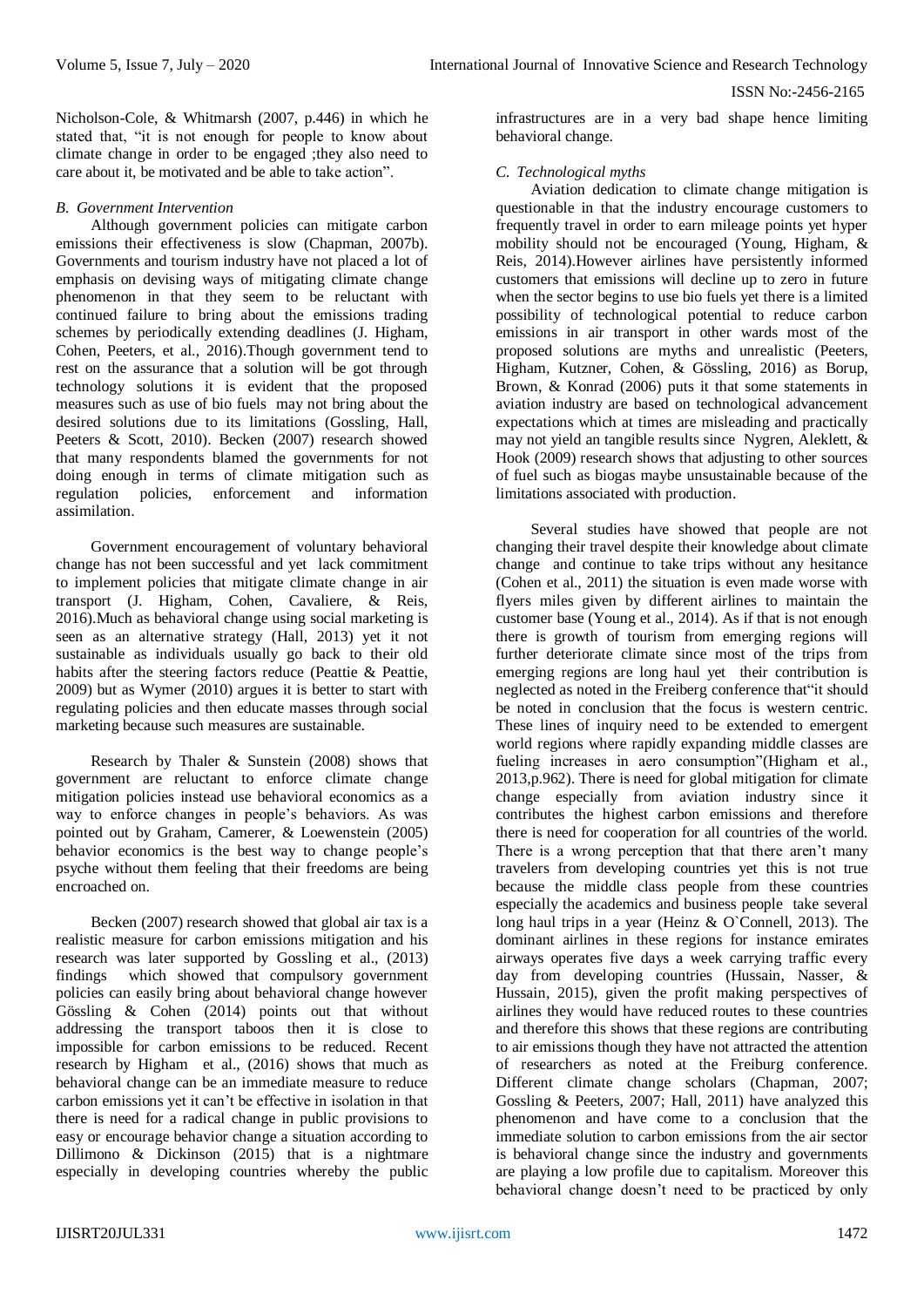travelers from developed countries but by all global travelers including those from developing countries if noticeable carbon emissions reduction is to be realized.

# **V. DISCUSSION**

Most scholars in this review used one type of research methodology either qualitative or quantitative and yet this strategy may lead to some vital information being left out since it is usually better to use a combination of two methodologies to get a realistic general picture (Hussein, 2009). More to that most of the articles are written in developed countries and there is little focus on developing countries yet if carbon emission reduction is to be achieved climate change issues need to be analyzed globally.

Much as Burgess et al., (1998) research showed that people's behaviors do not change due to lack of climate change knowledge this was refuted by many scholars e.g. Kollmus & Agyeman, (2002), Becken, (2007), Patt & Dessai, (2005),Mckercher et al., (2010) and Burns & Cowlishaw, (2014) who argue that people have knowledge about climate change but unwilling to change their behaviors due to various reasons such as denial of climate change phenomenon (Patt & Dessai, 2005), unseriousness of climate change issues by the media (Stefan Gössling & Cohen, 2014),misleading information from aviation industry(Burns & Cowlishaw, 2014),freedom mentality in customers psyches (Gossling et al., 2013), reliable and timely transport of airlines (Mckercher et al., 2010),cultural aspects (Eden, 1993, Gössling & Cohen, 2014). As Kroesen, (2013) research shows there is no relationship between environmental awareness and behavioral change but denial of personal contribution and apportioning blame on others was the limiting attribute to behavioral change.

If climate change mitigation is to take place there is need for government intervention (Chapman, 2007).Much as governments realize their role in mitigating climate change they are reluctant and keep on extending deadlines for example in the issue of carbon trading schemes (Higham, Cohen, Cavaliere, et al., 2016) and also limited by their political ambitions whereby political parties that promise reduction of carbon emissions usually face voter reduction and not usually re-elected in office for example in Higham, Cohen, Cavaliere, et al.,(2016) pg.9 research, one respondent said, *"I remember when the green party was running for the first time in the election phase before that they had this climate expert and she was saying publically that people should only take a long haul trip every three or four years ,there was a public outcry and they lost several percentage points of their potential voters because of that."*Governments also have false hope that technological innovation will solve the climate change phenomenon however research by Gossling et al., (2010) shows that proposed measures such as use of bio fuels may not bring about the desired solutions due it's limitations in production.

Recent research by Higham, Cohen, Peeters, et al., (2016) shows that government's encouragement of voluntary behavioral change has not been successful and therefore there is need for governments to formulate policies to mitigate climate change. Hall, (2013) research shows that social marketing can be an effective tool to nudge people to change their behaviors however Peattie & Peattie, (2009) research had earlier showed that social marketing is effective for a short period of time as individuals usually go back to their old habits especially after the steering period.

One way in which airlines can influence customers to engage in green strategy is through voluntary carbon off setting where each passenger is held accountable for his/her carbon emissions however this strategy is still low and lacks support from mass media (Kim, Yun, Lee, & Ko, 2016).Voluntary off setting will not offset carbon emissions alone there is need of some strict measures or policies from government to mitigate climate change (Mckercher et al., 2010)

The most practical way of achieving behavioral change as shown by Thaler & Sunstein, (2008) research is the use of behavioral economics where people's psyches are changed without them feeling that their freedoms are being encroached on and this was supported by Gossling et al., (2013) research which showed that compulsory government policies can easily bring about behavioral change but recent research by Higham et al., (2016) and Dillimono & Dickinson, (2015) research shows that much as government policies can do much to encourage behavioral change they need to play their part in providing good public infrastructures to easy the process of changing behaviors.

In this literature review a big limiting factor was discovered and that is technological myths in that the aviation industry has overtime given false hope to its customers that the situation is under control (Peeters et al., 2016) and have continuously encouraged people to fly more hence a flyers dilemma for airline customers (Young et al., 2014) so the customers are left divided and not knowing what exactly need to be done and this is even made worse by the media who are anti-environmental and tend to argue that the issue of climate change is exaggerated by scientists ( Gossling et al., 2012).

Unrealistic and false targets by the aviation industry have negatively influenced the public and policy makers to wholly believe that carbon emissions from transport are under control yet it is just brain washing played by airline actors(Stefan Gössling & Cohen, 2014).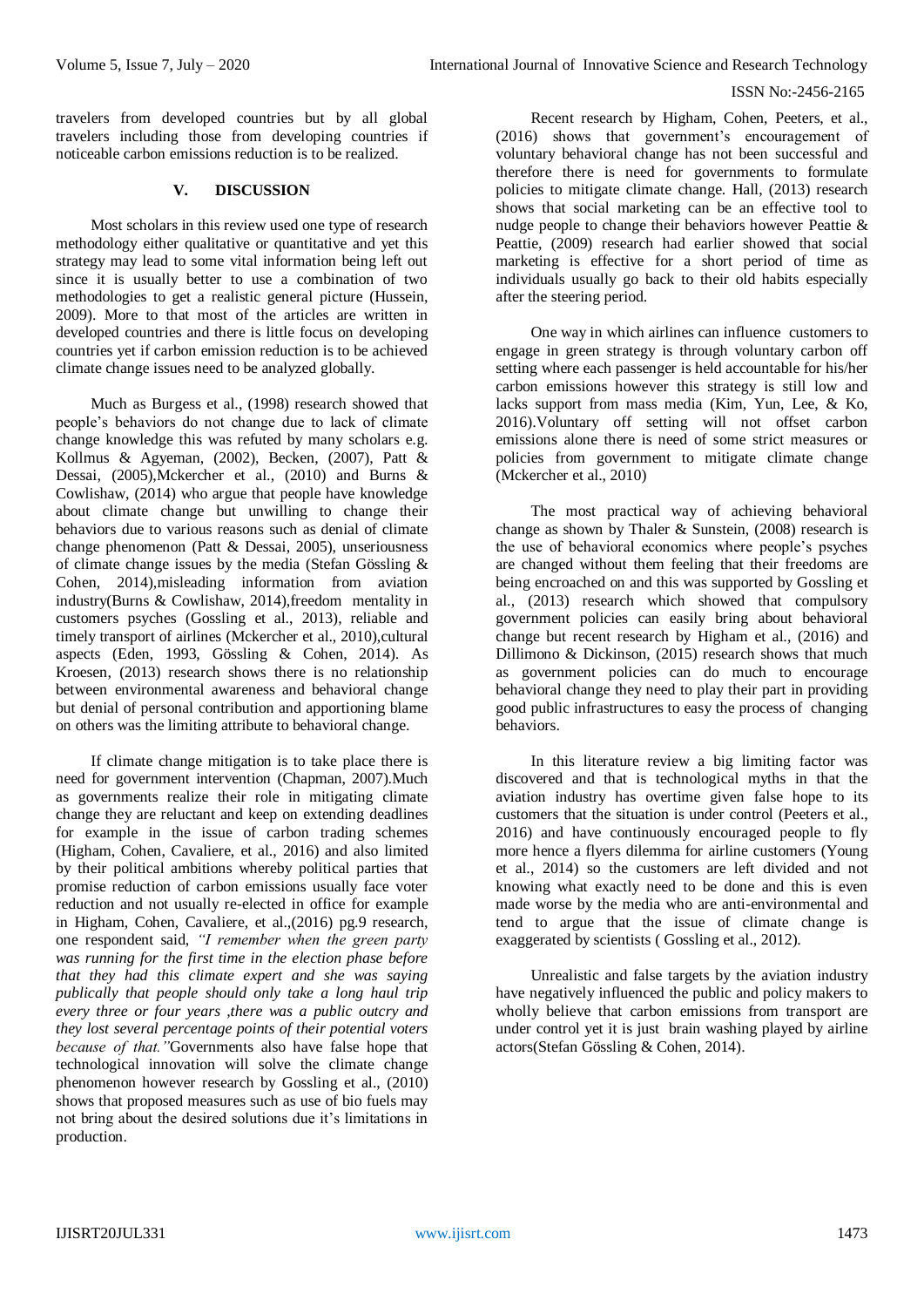#### **VI. CONCLUSION**

In conclusion therefore people have knowledge about climate change problems but are unwilling to change their behaviors voluntarily and the situation is even made worse by aviation industry who do not communicate the right information to their customers but tend to camouflage the information by giving false hope to the public, if the issue of climate change is to be solved there is need for government intervention in terms of enforcing policies and also provision of reliable public infrastructures to ease the process of behavioral change.

## **REFERENCES**

- [1]. Akerman, J., & Hojer, M. (2006). How much transport can the Climate stand?Sweden on a Sustainable path in 2050. *Energy Policy*, *34*, 1944– 1957.
- [2]. Annabel, J., Lane, B., & Kelay, T. (2006). *An evidence based review of public attitudes to climate change and transport behaviour.*
- [3]. Barr, S., Shaw, G., Coles, T., & Prillwitz, J. (2010). "A holiday is a holiday": Practicing sustainability, home and away. *Journal of Transport Geography*, *18*, 474–481.
- [4]. Becken, S. (2007). Tourists ' Perception of International Air Travel ' s Impact on the Global Climate. *Journal of Sustainable Tourism*, *15*(4). http://doi.org/10.2167/jost710.0
- [5]. Böhler, S., Grischkat, S., Haustein, S., & Hunecke, M. (2006). Encouraging environmentally sustainable holiday travel. *Transportation Research Part A,40*, 652–670.
- [6]. Borup, M., Brown, N., & Konrad, K. (2006). The Sociology of expectations in science and technology. *Technology Analysis and Strategic Management*, *18*(13/14), 285–298.
- [7]. Burgess, J., Harrison, C., & Filius, P. (1998). Environmental Communication and the Cultural politics of Environmental citizenship. *Environmental Planning A*, *30*(8), 1445–1460.
- [8]. Burns, P. M., & Cowlishaw, C. (2014). Climate change discourses : how UK airlines communicate their case to the public. *Journal of Sustainable Tourism*, *22*(5), 750–767.
- [9]. Camillis, C, D., Raggi, A., & Petti, L. (2010). Tourism LCA: State -of-the art and perspectives. *International Journal of Life Cycle Assessment*, *15*(2), 148–155.
- [10]. Chapman, L. (2007a). Transport and climate change : a review. *Journal of Transport Geography*, *15*, 354– 367. http://doi.org/10.1016/j.jtrangeo.2006.11.008
- [11]. Chapman, L. (2007b). Transport and climate change: a review. *Journal of Transport Geography*, *15*(5), 354–367.
	- http://doi.org/10.1016/j.jtrangeo.2006.11.008
- [12]. Chazdon, R. (2008). Beyond Deforestation:Restoring forests and ecosystem in degraded lands. *Science*, *320*(5882), 1458–1460.
- [13]. Cohen, S. ., & Higham, J. E. . (2011). Eyes wide shut?UK consumer perceptions on aviation climate impacts and travel decisions to New Zealand. *Current Issues in Tourism*, *14*(4), 323–335.
- [14]. Cohen, S. ., Higham, J. E. ., & Cavaliere, C. . (2011). Binge flying behavioural addiction and climate change. *Annals of Tourism Research*, *38*(31070– 1089).
- [15]. Dillimono,H, D., & Dickinson,J, E. (2015). Travel,tourism,climate change and behavioral change: travelers perspectives from a developing country,Nigeria. *Journal of Sustainable Tourism*, *23*(3), 437–454.
- [16]. Eden, s. (1993). Individual environmental responsibility and it,s role in public environmentalism. *Environment and Planning A*, *25*, 1743–1743.
- [17]. Ewing, R., & Handy, S. (2009). Measuring the Unmeasurable: Urban Design Qualities Related to Walkability. *Journal of Urban Design*, *14*(1), 65–84. http://doi.org/10.1080/13574800802451155
- [18]. Gegg, P., Budd, L., & Ison, S. (2014). The market development of aviation biofuel:Drivers and constraints. *Journal of Air Transport Management*, *39*, 43–40.
- [19]. Goodrich, 2002. (2002). September 11,2001 attack on America.A record of immediate impacts and reactions in the USA travel and tourism industry. *Tourism Management*, *23*(6), 573–580.
- [20]. Gossling, S. (2010). *Carbon Management in Tourism*. Routledge,Taylor and Francis group.
- [21]. Gössling, S., Bredberg, M., Randow, A., Sandstrom, E., & Svensson, P. (2006). Tourist perceptions of climate change: A study of international tourists in Zanzibar. *Current Issues in Tourism*, *9*(4), 419–435.
- [22]. Gössling, S., Broderick, J., Upham, P., Ceron, J.-P., Dubois, G., Peeters, P., & Strasdas, W. (2007). Voluntary Carbon Offsetting Schemes for Aviation: Efficiency, Credibility and Sustainable Tourism. *Journal of Sustainable Tourism*, *15*(3), 223–248. http://doi.org/10.2167/jost758.0
- [23]. Gossling, S., & Buckley, R. (2016). Carbon labels in tourism : persuasive communication ? *Journal of Cleaner Production*, *111*, 358–369. http://doi.org/10.1016/j.jclepro.2014.08.067
- [24]. Gössling, S., & Cohen, S. (2014). Why sustainable transport policies will fail : EU climate policy in the light of transport taboos. *Journal of Transport Geography*, *39*, 197–207. http://doi.org/10.1016/j.jtrangeo.2014.07.010
- [25]. Gössling, S., Haglund, L., Kallgren, H., Revahl, M., & Hultman, J. (2009). Swedish air travelers and voluntary carbon offsets: Towards the co-creation of environmental value? *Current Issues in Tourism*, *12*(1), 1–19.
- [26]. Gossling, S., Hall, C. ., Peeters, P., & Scott, D. (2010). The future of tourism.Can tourism growth and climate policy be reconciled? *Tourism Recreation Research*, *35*(2), 119–130.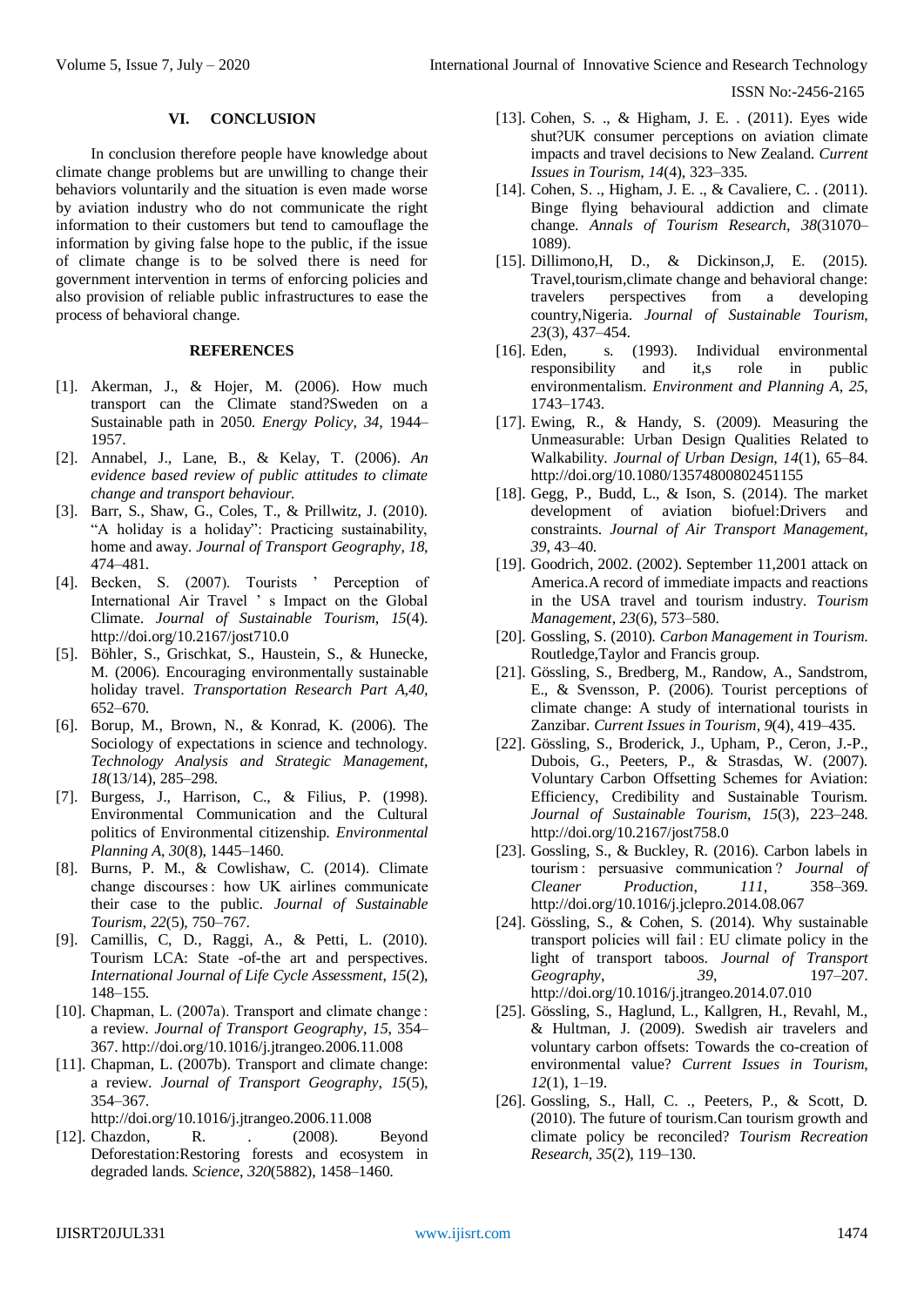- [27]. Gossling, S., & Nilsson, J, H. (2010). Frequent Flyer programmes and reproduction of mobility. *Environment and Planning*, *42*(241–52).
- [28]. Gossling, S., & Peeters, P. (2007). "It does not harm the environment"An analysis of industry discourses on tourism,air travel and the environment. *Journal of Sustainable Tourism*, *15*(402–417).
- [29]. Gossling, S., & Peeters, P. (2015). Assessing tourism's global environmental impact 1900-2050. *Journal of Sustainable Tourism*, *23*(5), 639–659. http://doi.org/10.1080/09669582.2015.1008500
- [30]. Gossling, S., Scott, D., Hall, C. ., Ceron, J., & Dubois, G. (2012). CONSUMER BEHAVIOUR AND DEMAND RESPONSE OF TOURISTS. *Annals of Tourism Research*, *39*(1), 36–58. http://doi.org/10.1016/j.annals.2011.11.002
- [31]. Gossling, S., Scott, D., & Hall, C. M. (2013). Challenges of tourism in a low-carbon economy. *WIREs Clim Change*, *4*, 525–538. http://doi.org/10.1002/wcc.243
- [32]. Graham, J., Camerer, F., & Loewenstein, G. (2005). Adam Smith,Behaviour Economist. *The Journal of Economic Perspectives*, *19*(3), 131–145.
- [33]. Hall, C, M. (2010). Tourism and biodiversity:more significant than climate change? *Journal of Heritage Tourism*, *5*(4), 253–266.
- [34]. Hall, C, M., Amelung, B., Cohen, S., Eligelaar, E., Gossling, S., Higham, J., … Scott, D. (2015). On climate change skepticism and denial in tourism. *Journal of Sustainable Tourism*, *23*(1), 4–25.
- [35]. Hall, C. . (2013). Framing behavioural approaches to understanding and governing sustainable tourism consumption: beyond neoliberalism, "nudging" and "green growth". *Journal of Sustainable Tourism*, *21*(7), 1091–1109.
- [36]. Hall, C. M. (2011). Policy Learning and policy failure in sustainable tourism governance:from first and second order to third order change? *Journal of Sustainable Tourism*, *19*(4–5), 649–671.
- [37]. Heinz.S, & O`Connell. (2013). Air transport in Africa: toward sustainable business models for African airlines. *Journal of Transport Geography*, *31*, 72–83.
- [38]. Higham, J., Cohen, S. A., Cavaliere, C. T., & Reis, A. (2016). Climate change , tourist air travel and radical emissions reduction. *Journal of Cleaner Production*, *111*, 336–347. http://doi.org/10.1016/j.jclepro.2014.10.100
- [39]. Higham, J., Cohen, S. A., Peeters, P., Gössling, S., Higham, J., Cohen, S. A., … Gössling, S. (2016). Psychological and behavioural approaches to understanding and governing sustainable mobility. *Journal of Sustainable Tourism*, *9582*(December). http://doi.org/10.1080/09669582.2013.828733
- [40]. Higham, J. E. ., Cohen, S. ., Peeters, P., & Gossling, S. (2013). Psychological and behavioural approaches to understanding and governing sustainable mobility. *Journal of Sustainable Tourism*, *21*(7), 949–967.
- [41]. Hussain, R., Nasser, A. ., & Hussain, Y. . (2015). Service quality and customer satisfaction of a UAE based airline:An empirical investigation. *Journal of Air Transport Management*, 167–175.
- [42]. Hussein, A. (2009). The use of triangulation in social sciences research:Can qualitative and quantitative methods be combined. *Journal of Comparative Social Work*, *41*.
- [43]. Kim, Y., Yun, S., Lee, J., & Ko, E. (2016). How consumer knowledge shapes green consumption : an empirical study on voluntary carbon offsetting. *International Journal of Advertising*, *487*(December).
- [44]. Kollmus, A., & Agyeman, J. (2002). Mind the gap:Why do people act environmentally and what are the barriers to pro-environmental behaviour? *Environ Ed. Res*, *8*, 239–260.
- [45]. Kombo, D. ., & Tromp, D. L. . (2006). *Proposal and Thesis Writing*. Paulines Publications,Africa. Retrieved from www.paulinesafrica.org
- [46]. Kroesen, M. (2013). Exploring people ' s viewpoints on air travel and climate change : *Journal of Sustainable Tourism*, *21*(2), 271–290.
- [47]. Latour, B. (2014). The climate to come depends on the present time, 1–4. Retrieved from http://www.brunolatour.fr/sites/default/files/downloads/14-11- ANTHROPO-transl-GB.pdf
- [48]. Lee, S., & Talen, E. (2014). Measuring walkability:Anote on auditing methods. *Journal of Urban Design*, *19*(3), 368–388.
- [49]. Lorenzoni, I., Nicholson-Cole, S., & Whitmarsh, L. (2007). Barriers perceived to engaging with climate change among the UK public and their policy implications. *Global Environmental Change*, *17*, 445–459.
- [50]. Markwell, K., Fullagar, S., & Wilson, E. (2012). Reflecting upon slow travel and tourism experiences. In *Slow tourism:experiences and mobilities* (pp. 227– 233).
- [51]. Mckercher, B., Prideaux, B., Cheung, C., & Law, R. (2010). Achieving voluntary reductions in the carbon footprint of tourism. *Journal of Sustainable Tourism*, *18*(3), 297–317. http://doi.org/10.1080/09669580903395022
- [52]. Nelson, A. (2016). European diplomats criticize UN plan to curb airline emissions. Retrieved from www.theguardian.com
- [53]. Nygren, E., Aleklett, K., & Hook, M. (2009). Aviation fuel and future oil production scenarios. *Energy Policy*, *37*(10), 4003–4010.
- [54]. Patt, A., & Dessai, S. (2005). Communicating Uncertainity:Lessons learned and suggestions for climate change assessment. *Geoscience*, *337*, 425– 441.
- [55]. Peattie, K., & Peattie, S. (2009). Social marketing:a pathway to consumption reduction. *Journal of Business Research*, *62*, 260–268.